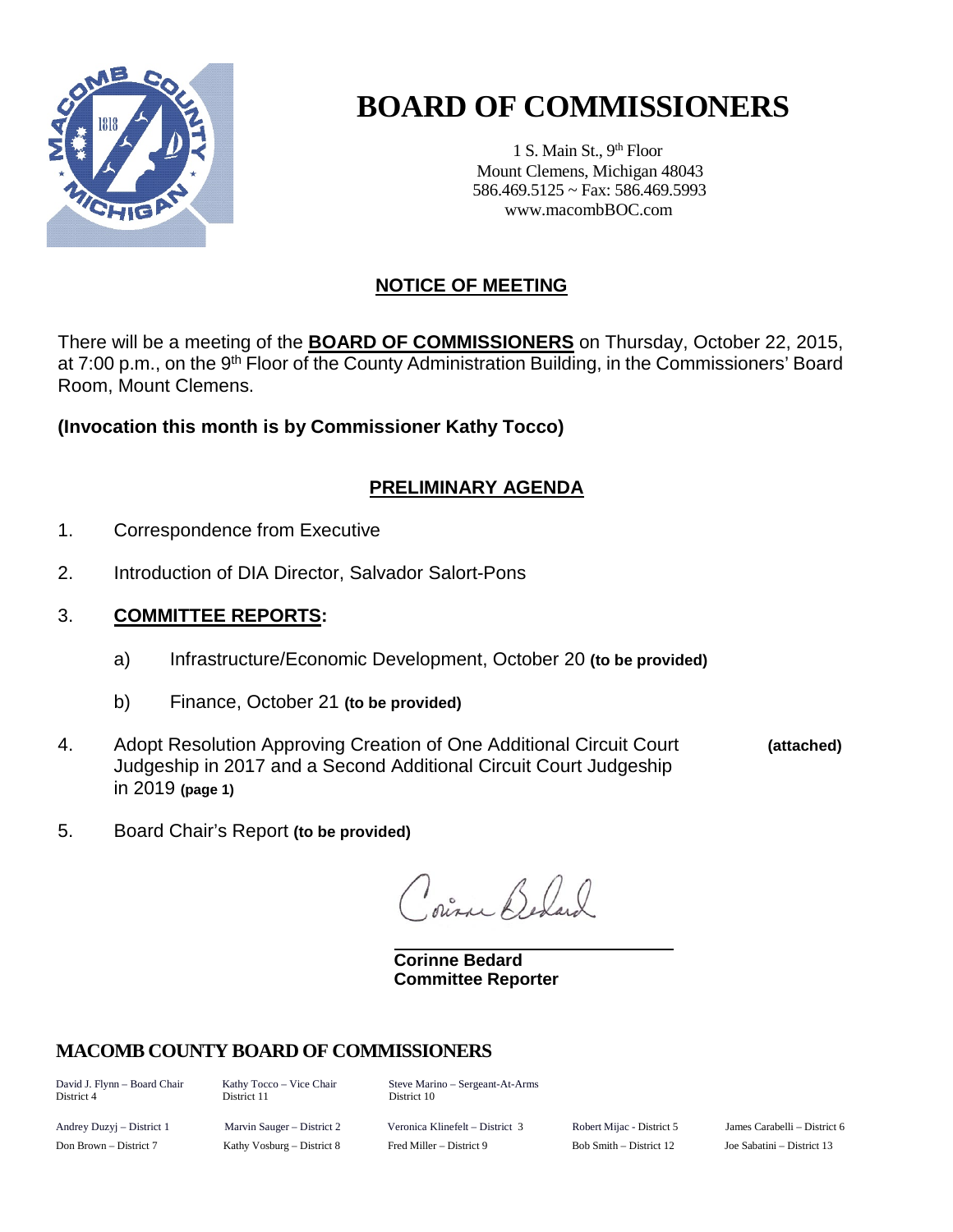#### **BOARD OF COMMISSIONER MACOMB COUNTY, MICHIGAN**

#### **RESOLUTION NO. 15 - \_\_\_\_**

Commissioner \_\_\_\_\_\_\_, supported by Commissioner \_\_\_\_\_\_\_, moved adoption of the following resolution:

### **A RESOLUTION APPROVING CREATION OF ONE ADDITIONAL CIRCUIT COURT JUDGESHIP IN 2017 AND A SECOND ADDITIONAL CIRCUIT COURT JUDGESHIP IN 2019**

WHEREAS, since 2006, the 16<sup>th</sup> Judicial Circuit Court has had a total of 13 Circuit Court judgeships, one of which has remained temporarily unfilled since 2009 in order to achieve a cost savings for the citizens of Macomb County; and

WHEREAS, the State Court Administrator's Office has determined that the Courts funded directly by Macomb County (16th Judicial Circuit Court, Macomb County Probate Court, and 42nd District Court) are the most "under-judged" courts in the State of Michigan; and

WHEREAS, in 2013, the State Court Administrative Office concluded that the combined judicial need for Macomb County-funded Courts is 4.71 judgeships (in addition to the 13 existing 16th Judicial Circuit Court judgeships, two Probate Court judgeships, and two 42nd District Court judgeships), and recommended the creation of four new judgeships; and

WHEREAS, notwithstanding the State Court Administrator's Office's recommendations, the Macomb County Circuit Court Judges have requested only two additional judgeships; and

WHEREAS, in 2014 the State Legislature enacted 2014 PA 56, amending section 517 of the Revised Judicature Act of 1961, 1961 PA 236, to allow for the creation of two additional judgeships: one new circuit court judgeship in 2017, and a second new circuit court judgeship in 2019; and

WHEREAS, section 550 of the Revised Judicature Act of 1961 requires that the new judgeships for the  $16<sup>th</sup>$  Judicial Circuit Court be approved by the Macomb County Board of Commissioners before they are authorized to be filled by election; and

WHEREAS, Macomb County continues to grow in population, and the need for more Circuit Court Judges is readily apparent when our the 13 Judges serving the 16<sup>th</sup> Judicial Circuit Court is compared to the number of judges in neighboring counties:  $56$  judges at the  $3<sup>rd</sup>$  Judicial Circuit Court (Wayne County) and the 19 judges at the  $6<sup>th</sup>$  Judicial Circuit Court (Oakland County); and

WHEREAS, in 2015, the State Court Administrative Office analysis has further determined an additional judicial need of 1.25 judgeships to the seats already authorized by Public Act 56 of 2014; and